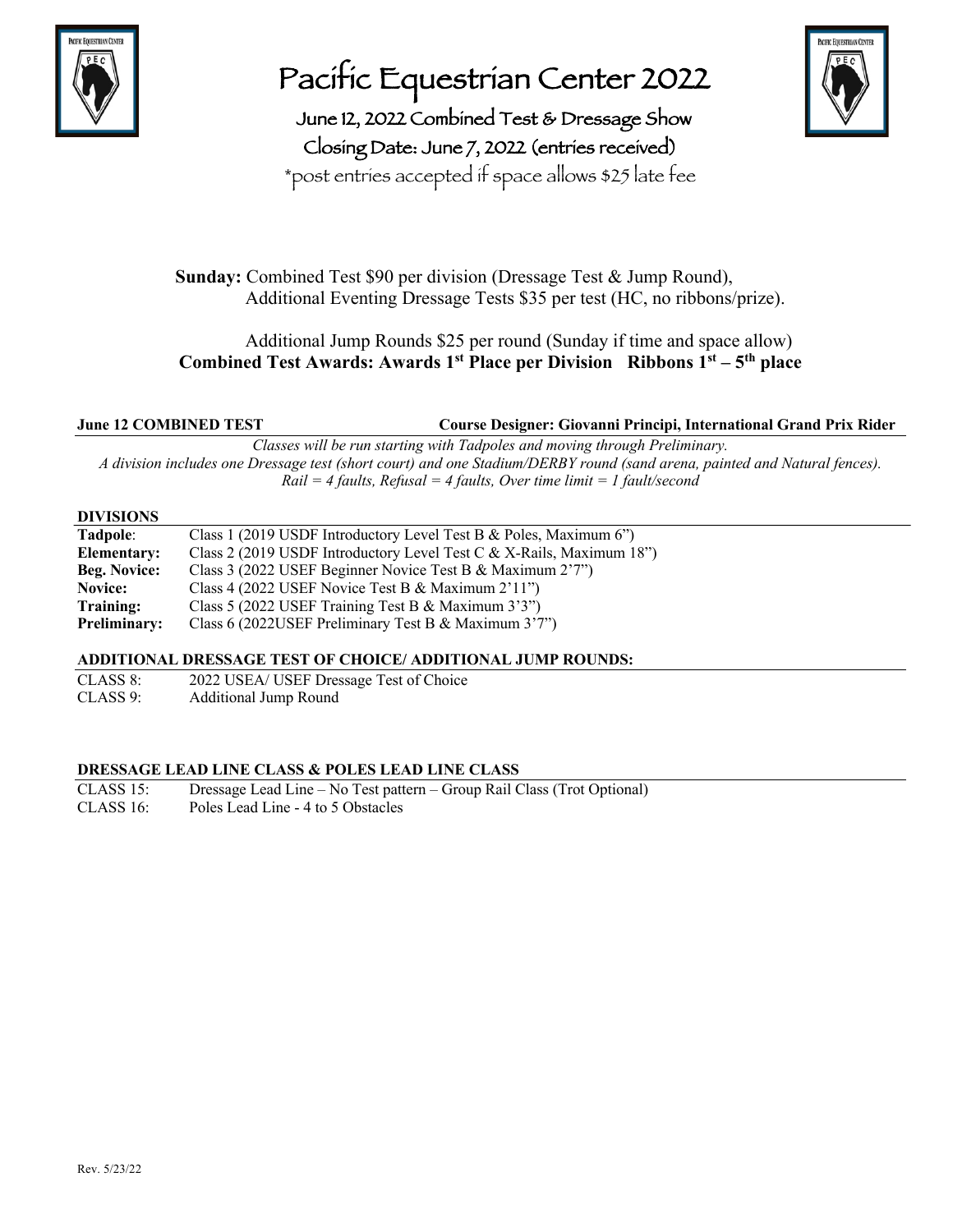

#### **ENTRY FEES**

**Sunday** \$90 Combined Test per Division \$35 Additional Dressage Test for those entered in Combined Test (HC, no ribbons/prize) \$25 Additional Jump Rounds (Sunday am if time and space allow) \$20 Dressage Lead Line Class \$20 Poles Lead Line Class **Stabling:** a limited number of temporary stalls (10 x 10) are available for \$40 temporary stall/per day, or permanent stalls (12 x 12)

for \$50 per stall/per day. No shavings included. \$10.00/bag Shavings

\$20 Office Fee \$ 8 CDFA (drug fee) \$50 Non-Competing Horse Fee (includes bridle number for warm-up arena only; no jumping)

\*\* Your entry is accepted when payment is received \*Times will not be assigned for unpaid entries \*\*

#### **Make checks payable to: Pacific Equestrian Center Mail entries to: Pacific Equestrian Center, 10992 Wilton Rd., Wilton, CA 95693 Must include copy of current horse vaccine record (Flu/Rhino less than 6 months old)**

#### **ADDITIONAL INFORMATION**

#### **No refunds after closing date; Before closing date refunds less a \$25 processing fee.**

1. Entries must be received by the closing date (June 7), **WITH PAYMENT**, and will be accepted in the order they are received. Once the show is full, entries will be put on a waiting list.

2. You may enter any combination of classes, including a second ride in any given class, but prizes are only awarded for "division entries" and your first ride in a given class will be the one counted toward awards.

3. Mailed entry form, fees, and releases must be received by June 7, 2022. Mail to Pacific Equestrian Center, 10992 Wilton Rd., Wilton, CA 95693. Incomplete/no payment received entries will be charged a \$15 incomplete entry fee.

4. Combined Test (eventing) Dressage Tests will be ridden in a short court. Jump Arena: Sand, Painted & Natural Fences

5. **All riders must sign a waiver and medical release before mounting; minor riders must have accompanying parent signature.**

#### 6. **ASTM/SEI approved helmets and boots with a heel MUST BE WORN BY ALL COMPETITORS while mounted**

7. ALL DOGS MUST BE LEASHED and poop scooped  $\odot$ 

8. USEF Eventing rules apply.

9. Extra jumping rounds may be added on Sunday for \$25 each, if time and space allow.

10. Please enter classes that are appropriate for the rider's and horse's levels of experience.

*Questions – Please contact Mari Naten at 916-798-5844 or email at pecsporthorses@gmail.com*



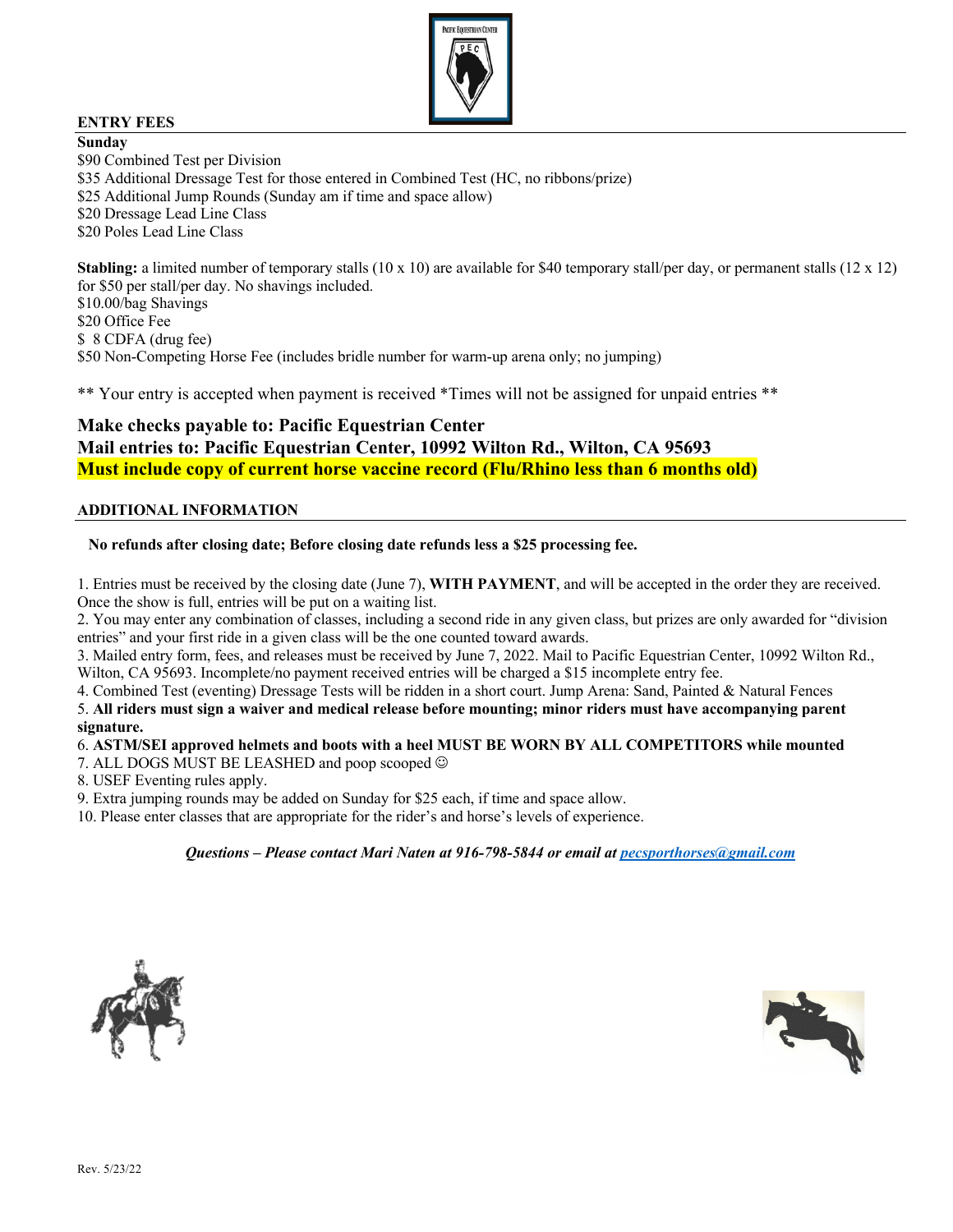

# Pacific Equestrian Center 2022 Combined Test

### **ENTRY FORM (Please use one entry form per rider/horse)**

|                               | Address                                                                                                           |                |                  |
|-------------------------------|-------------------------------------------------------------------------------------------------------------------|----------------|------------------|
|                               |                                                                                                                   | $State$ $Zip$  |                  |
|                               |                                                                                                                   |                |                  |
|                               | Horse Name: _______________________________Horse Breed: _________________Horse Age: ______ Mare/Gelding /Stallion |                |                  |
|                               | Trainer: Trainer Email: Trainer Email: Trainer Phone #:                                                           |                |                  |
| <b>Emergency Contact</b>      |                                                                                                                   |                |                  |
|                               | Name: Email: Email: Phone#:                                                                                       |                |                  |
| <b>CLASS</b><br><b>NUMBER</b> | <b>CLASS NAME</b>                                                                                                 |                | <b>ENTRY FEE</b> |
|                               |                                                                                                                   |                | S                |
|                               |                                                                                                                   |                |                  |
|                               |                                                                                                                   |                | $\mathbf{\$}$    |
|                               |                                                                                                                   |                | $\mathbf S$      |
|                               | <b>Additional Jump Round</b>                                                                                      | \$25 per round | $\mathbf S$      |
|                               | <b>Stabling</b><br>(Temporary 10 x 10 Stall) -Limited Availability                                                | \$40 per day   | \$               |
|                               | <b>Stabling</b><br>(Permanent 12 x 12 Stall)-Limited Availability                                                 | \$50 per day   | \$               |
|                               | <b>Shavings QTY:</b>                                                                                              | \$10.00/bag    | $\mathbf S$      |
|                               | <b>Office Fee</b>                                                                                                 | \$20           | \$20.00          |
|                               | <b>CDFA Drug Fee</b>                                                                                              | \$14/horse     | \$14.00          |
|                               |                                                                                                                   | <b>TOTAL</b>   |                  |